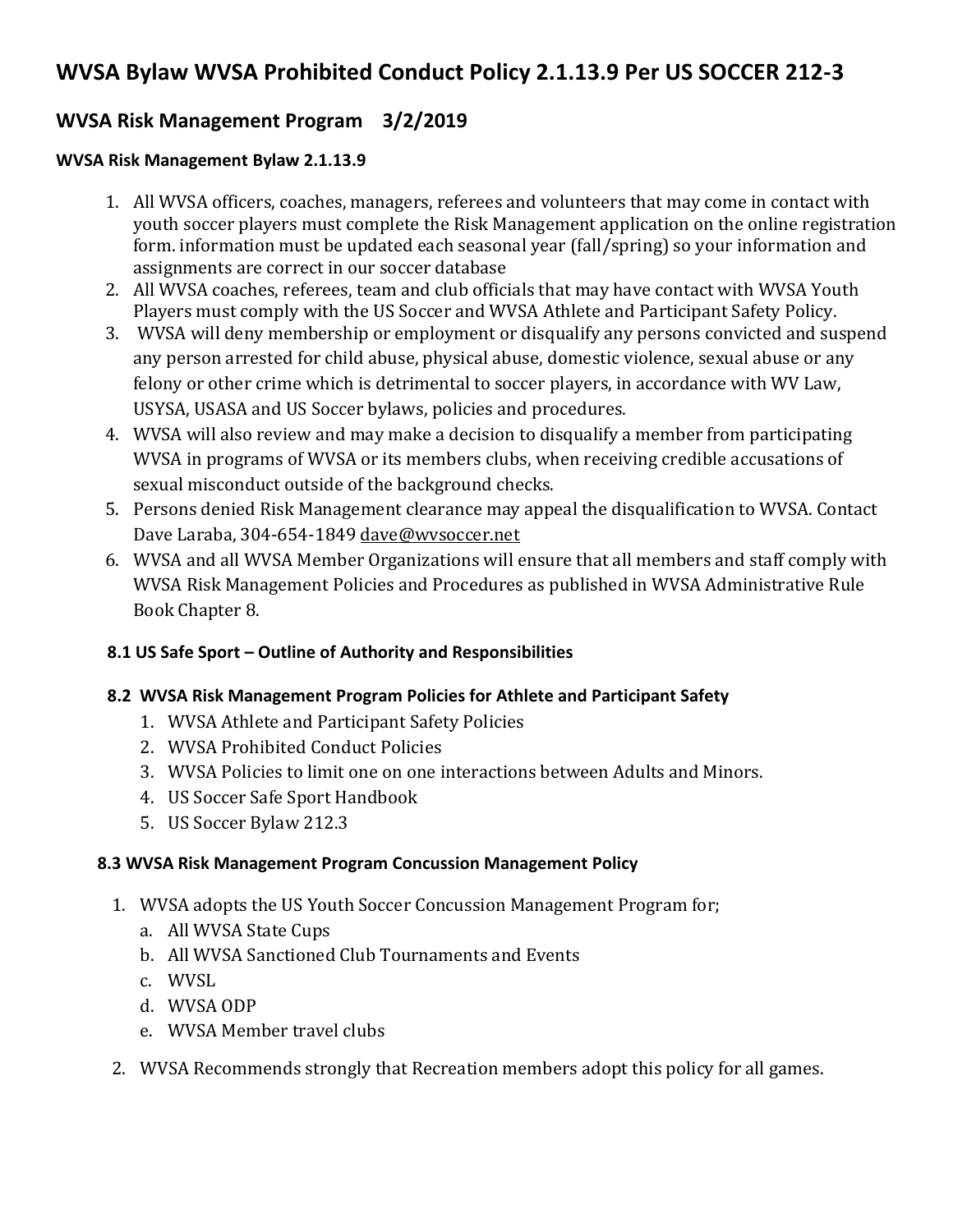- 3. All WVSA members that are required to undergo background checks must complete an online Concussion Management Course offered free by US Youth Soccer/CDC or NFHS when they are completing the background check.
	- a. WVSA will place links in WVSA programs on the WVSA Website for the online courses.
	- b. Members must complete the course and turn in their proof of compliance to their club.
- 4. WVSA members must make the US Youth Soccer Concussion Protocol and Notification form available to all members.
- 5. WVSA Clubs must send a copy of the US Youth Soccer Concussion notification form to the players parents and to WVSA RM Coordinator.

#### **8.4 Goal Safety**

All WVSA member organizations must comply with WVSA and USYS Goal Safety Guidelines.

1. Goals shall be securely anchored when in use, and the anchors used shall be of a safe construction.

2. Goals that are located off the fields shall be secured when not in use to ensure they cannot blow, fall or be pulled over.

3. Goals should not be left on fields when not in use unless the goals can be secured in a manner that will not allow them to be moved without club supervision.

### Link to Goal Safety Information

[https://usys-assets.ae-admin.com/assets/958/15/GOAL\\_SAFETY\\_BOOKLET\\_new.pdf](https://usys-assets.ae-admin.com/assets/958/15/GOAL_SAFETY_BOOKLET_new.pdf)

#### **8.5 Heat, Cold, Lightning and Player Safety**

1. All WVSA and all WVSA Member Organizations shall educate their staff, and members on these issues

2. All WVSA and all WVSA Member Organizations shall establish policies to ensure the safety of their players.

3. Links to Player Safety Information <http://www.recognizetorecover.org/>

## **8.6 Children's Online Privacy Protection Act**

 1. USYSA provides some guidance and examples of how to protect information for children. http://www.usyouthsoccer.org/assets/1/1/08 Risk Mgmt website\_workshop%20FINAL.pdf

- 2. Recommendations:
	- a. Be sure your website is COPPA compliant!
	- b. Do not put pictures that identify children by name on the internet.
	- c. Do not put practice schedules, times and locations on the internet.
	- d. Do not put names, phone numbers and emails of children or families on an unsecured internet
	- e. Communicate by e-mail, not by web sites.
	- f. Albums and video are better sent as attachments or secured via secured site.